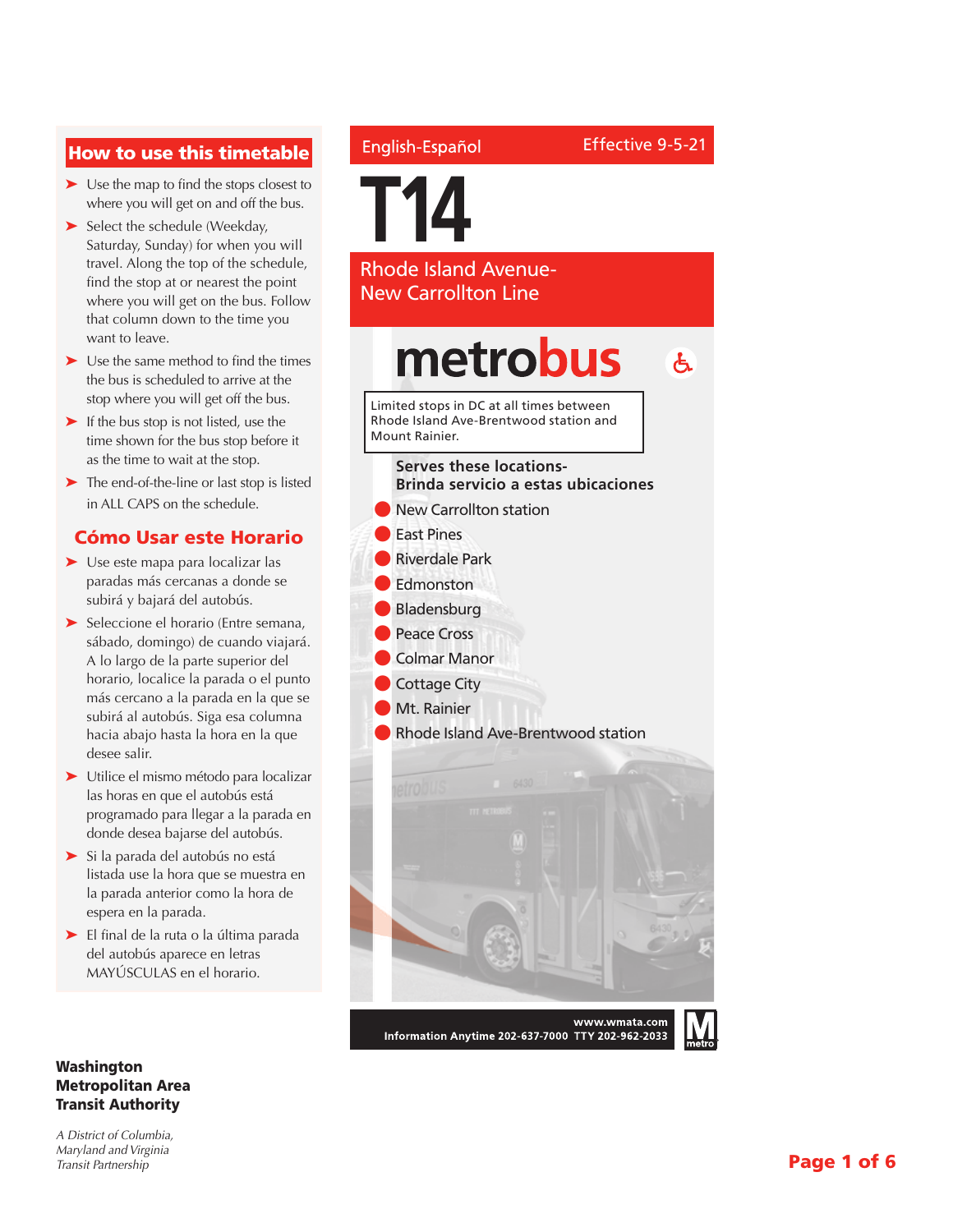### **Effective Sunday, September 5, 2021 A partir del domingo, 5 de septiembre de 2021**



Page 2 of 6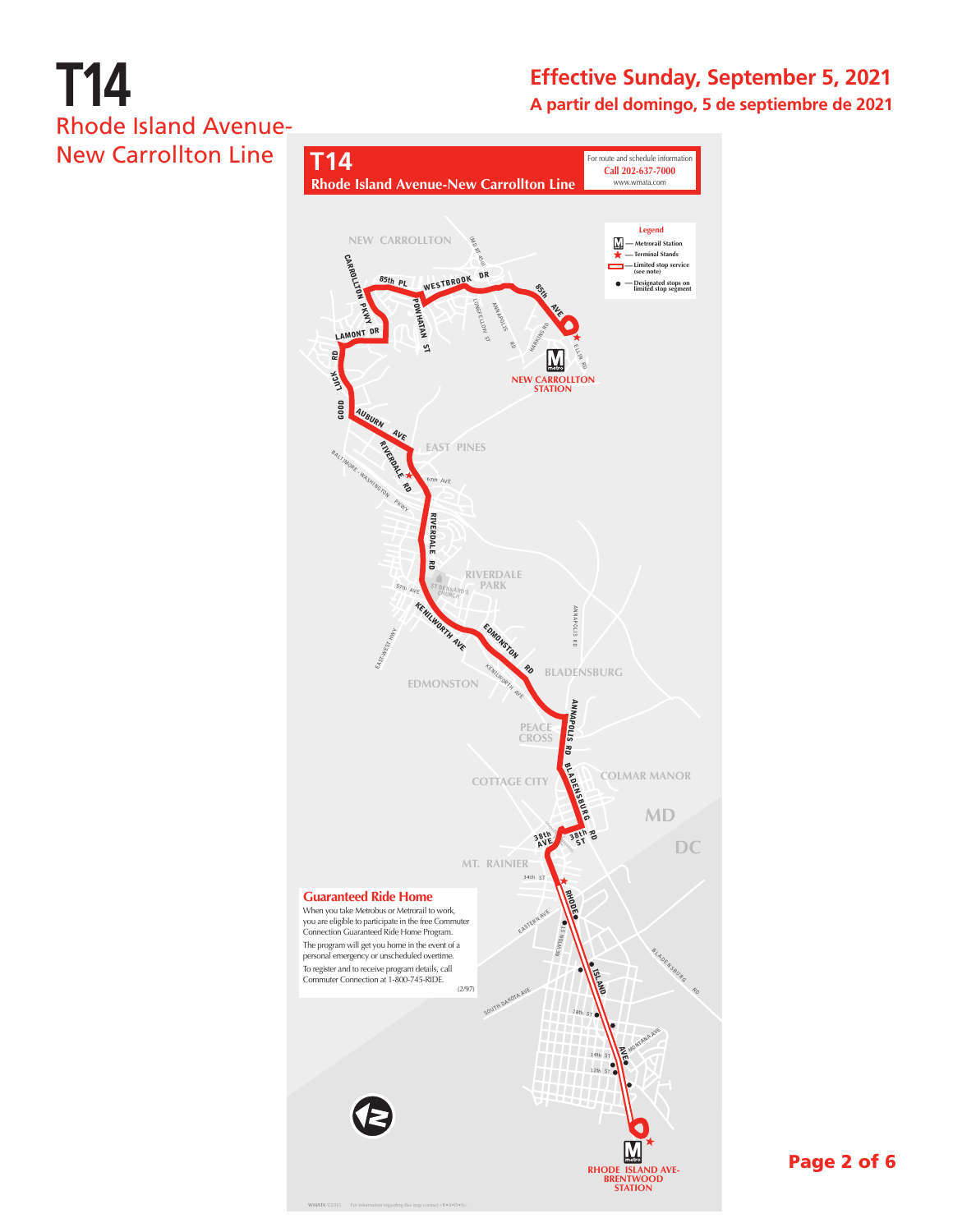| Westbound To Rhode Island Ave. station |                               |                                                          |                                                               |                                                        |                                                               |                                                                                  |                                                                      |                                                             |                                                                      |  |  |
|----------------------------------------|-------------------------------|----------------------------------------------------------|---------------------------------------------------------------|--------------------------------------------------------|---------------------------------------------------------------|----------------------------------------------------------------------------------|----------------------------------------------------------------------|-------------------------------------------------------------|----------------------------------------------------------------------|--|--|
|                                        |                               |                                                          |                                                               |                                                        |                                                               |                                                                                  | <b>Monday thru Friday</b> - De Lunes a viernes                       |                                                             |                                                                      |  |  |
| Route<br>Number                        | New<br><b>Carrollton</b><br>M | 85th Ave.<br>& Long-<br>fellow St.<br>(New<br>Carrolton) | <b>Good Luck</b><br>Rd. &<br>Lamont Dr.<br>(New<br>Carrolton) | <b>Riverdale</b><br>Rd. &<br>67th Ave.<br>(East Pines) | <b>Riverdale</b><br>Rd. &<br>57th Ave.<br>(Riverdale<br>Park) | <b>Annapolis</b><br><b>Rd. &amp;</b><br>Edmon-<br>ston Rd.<br>(Bladens-<br>burg) | <b>Rhode</b><br><b>Island Ave.</b><br>& 34th St.<br>(Mt.<br>Rainier) | <b>Rhode</b><br><b>Island</b><br>Ave. $&$<br>18th St.<br>NE | <b>RHODE</b><br><b>ISLAND</b><br><b>AVE</b><br><b>Brentwood</b><br>M |  |  |
|                                        |                               |                                                          |                                                               | <b>AM Service - Servicio matutino</b>                  |                                                               |                                                                                  |                                                                      |                                                             |                                                                      |  |  |
| <b>T14</b>                             | L.                            | ä,                                                       | ÷,                                                            | 4:37                                                   | 4:42                                                          | 4:48                                                                             | 4:57                                                                 | 5:01                                                        | 5:05                                                                 |  |  |
| <b>T14</b>                             | $\overline{a}$                | $\overline{a}$                                           | $\overline{a}$                                                | 4:55                                                   | 5:00                                                          | 5:06                                                                             | 5:15                                                                 | 5:19                                                        | 5:23                                                                 |  |  |
| <b>T14</b>                             | ä,                            | ÷,                                                       | ٠                                                             | 5:25                                                   | 5:30                                                          | 5:36                                                                             | 5:45                                                                 | 5:49                                                        | 5:53                                                                 |  |  |
| <b>T14</b>                             |                               |                                                          |                                                               | 5:55                                                   | 6:00                                                          | 6:07                                                                             | 6:14                                                                 | 6:19                                                        | 6:23                                                                 |  |  |
| T <sub>14</sub>                        | 6:00                          | 6:05                                                     | 6:12                                                          | 6:17                                                   | 6:22                                                          | 6:29                                                                             | 6:36                                                                 | 6:41                                                        | 6:45                                                                 |  |  |
| <b>T14</b>                             | 6:20                          | 6:25                                                     | 6:32                                                          | 6:37                                                   | 6:42                                                          | 6:49                                                                             | 6:56                                                                 | 7:01                                                        | 7:05                                                                 |  |  |
| T <sub>14</sub>                        | 6:40                          | 6:45                                                     | 6:52                                                          | 6:57                                                   | 7:02                                                          | 7:09                                                                             | 7:16                                                                 | 7:21                                                        | 7:25                                                                 |  |  |
| <b>T14</b>                             | 7:00                          | 7:05                                                     | 7:12                                                          | 7:17                                                   | 7:22                                                          | 7:29                                                                             | 7:36                                                                 | 7:41                                                        | 7:45                                                                 |  |  |
| <b>T14</b>                             | 7:20                          | 7:25                                                     | 7:32                                                          | 7:37                                                   | 7:42                                                          | 7:49                                                                             | 7:56                                                                 | 8:01                                                        | 8:05                                                                 |  |  |
| <b>T14</b>                             | 7:55                          | 8:00                                                     | 8:07                                                          | 8:12                                                   | 8:17                                                          | 8:24                                                                             | 8:31                                                                 | 8:36                                                        | 8:40                                                                 |  |  |
| <b>T14</b>                             | 8:40                          | 8:45                                                     | 8:52                                                          | 8:57                                                   | 9:02                                                          | 9:08                                                                             | 9:14                                                                 | 9:20                                                        | 9:27                                                                 |  |  |
| <b>T14</b>                             | 9:30                          | 9:35                                                     | 9:42                                                          | 9:47                                                   | 9:52                                                          | 9:58                                                                             | 10:04                                                                | 10:10                                                       | 10:17                                                                |  |  |
| <b>T14</b>                             | 10:30                         | 10:35                                                    | 10:42                                                         | 10:47                                                  | 10:52                                                         | 10:58                                                                            | 11:04                                                                | 11:10                                                       | 11:17                                                                |  |  |
| <b>T14</b>                             | 11:30                         | 11:35                                                    | 11:42                                                         | 11:47                                                  | 11:52                                                         | 11:58                                                                            | 12:04                                                                | 12:10                                                       | 12:17                                                                |  |  |
|                                        |                               |                                                          |                                                               | <b>PM Service - Servicio vespertino</b>                |                                                               |                                                                                  |                                                                      |                                                             |                                                                      |  |  |
| T <sub>14</sub>                        | 12:30                         | 12:35                                                    | 12:42                                                         | 12:47                                                  | 12:52                                                         | 12:58                                                                            | 1:04                                                                 | 1:10                                                        | 1:17                                                                 |  |  |
| <b>T14</b>                             | 1:25                          | 1:30                                                     | 1:37                                                          | 1:42                                                   | 1:47                                                          | 1:53                                                                             | 1:59                                                                 | 2:05                                                        | 2:12                                                                 |  |  |
| T <sub>14</sub>                        | 2:15                          | 2:20                                                     | 2:27                                                          | 2:32                                                   | 2:37                                                          | 2:43                                                                             | 2:49                                                                 | 2:55                                                        | 3:02                                                                 |  |  |
| <b>T14</b>                             | 2:50                          | 2:55                                                     | 3:02                                                          | 3:07                                                   | 3:12                                                          | 3:18                                                                             | 3:24                                                                 | 3:30                                                        | 3:37                                                                 |  |  |
| <b>T14</b>                             | 3:25                          | 3:30                                                     | 3:37                                                          | 3:42                                                   | 3:47                                                          | 3:53                                                                             | 3:59                                                                 | 4:05                                                        | 4:12                                                                 |  |  |
| <b>T14</b>                             | 4:00                          | 4:04                                                     | 4:12                                                          | 4:16                                                   | 4:23                                                          | 4:32                                                                             | 4:38                                                                 | 4:43                                                        | 4:50                                                                 |  |  |
| <b>T14</b>                             | 4:25                          | 4:29                                                     | 4:37                                                          | 4:41                                                   | 4:48                                                          | 4:57                                                                             | 5:03                                                                 | 5:08                                                        | 5:15                                                                 |  |  |
| <b>T14</b>                             | 4:50                          | 4:54                                                     | 5:02                                                          | 5:06                                                   | 5:13                                                          | 5:22                                                                             | 5:28                                                                 | 5:33                                                        | 5:40                                                                 |  |  |
| <b>T14</b>                             | 5:10                          | 5:14                                                     | 5:21                                                          | 5:25                                                   | 5:34                                                          | 5:42                                                                             | 5:49                                                                 | 5:54                                                        | 6:00                                                                 |  |  |
| <b>T14</b>                             | 5:35                          | 5:39                                                     | 5:46                                                          | 5:50                                                   | 5:59                                                          | 6:07                                                                             | 6:14                                                                 | 6:19                                                        | 6:25                                                                 |  |  |
| <b>T14</b>                             | 6:00                          | 6:04                                                     | 6:11                                                          | 6:15                                                   | 6:24                                                          | 6:32                                                                             | 6:39                                                                 | 6:44                                                        | 6:50                                                                 |  |  |
| <b>T14</b>                             | 6:45                          | 6:49                                                     | 6:56                                                          | 7:01                                                   | 7:07                                                          | 7:13                                                                             | 7:20                                                                 | 7:25                                                        | 7:31                                                                 |  |  |
| T <sub>14</sub>                        | 7:40                          | 7:44                                                     | 7:51                                                          | 7:56                                                   | 8:02                                                          | 8:08                                                                             | 8:15                                                                 | 8:20                                                        | 8:26                                                                 |  |  |
| <b>T14</b>                             | 8:40                          | 8:43                                                     | 8:52                                                          | 8:57                                                   | 9:01                                                          | 9:06                                                                             | 9:13                                                                 | 9:16                                                        | 9:22                                                                 |  |  |
| T <sub>14</sub>                        | 9:40                          | 9:43                                                     | 9:52                                                          | 9:57                                                   | 10:01                                                         | 10:06                                                                            | 10:13                                                                | 10:16                                                       | 10:22                                                                |  |  |

#### Page 3 of 6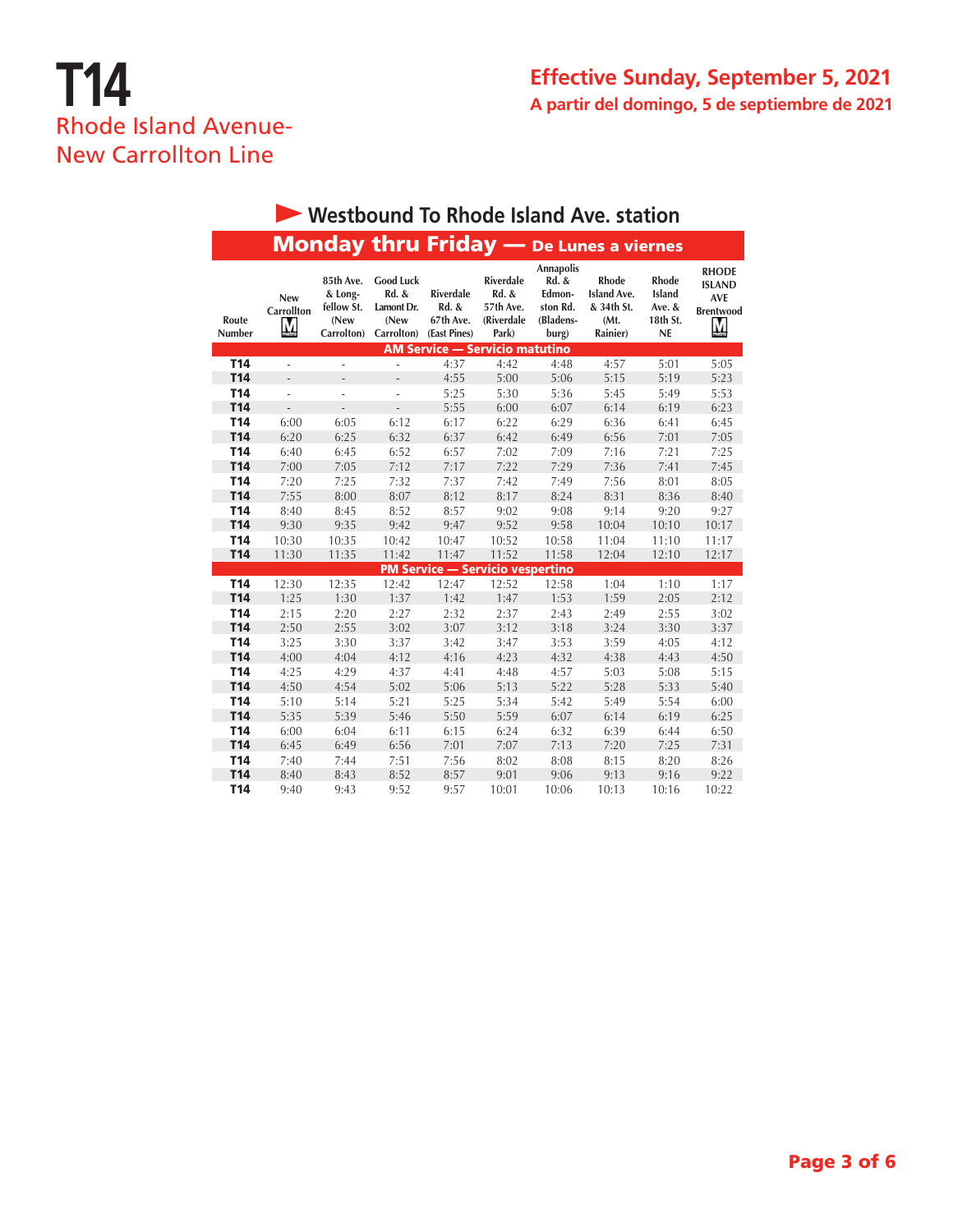### **Effective Sunday, September 5, 2021 A partir del domingo, 5 de septiembre de 2021**

## **T14** Rhode Island Avenue-New Carrollton Line

| Eastbound To New Carrollton station |                                                      |                                                    |                                                               |                                                                        |                                                               |                                               |                                                                                  |                                            |                                                  |  |
|-------------------------------------|------------------------------------------------------|----------------------------------------------------|---------------------------------------------------------------|------------------------------------------------------------------------|---------------------------------------------------------------|-----------------------------------------------|----------------------------------------------------------------------------------|--------------------------------------------|--------------------------------------------------|--|
|                                     |                                                      |                                                    | <b>Monday thru Friday</b> - De Lunes a viernes                |                                                                        |                                                               |                                               |                                                                                  |                                            |                                                  |  |
| Route<br>Number                     | Rhode<br><b>Island Ave-</b><br><b>Brentwood</b><br>M | Rhode<br><b>Island</b><br>Ave. &<br>18th<br>St. NE | Rhode<br><b>Island Ave.</b><br>& 34th St.<br>(Mt.<br>Rainier) | Edmonston<br><b>Rd. &amp; An-</b><br>napolis Rd.<br>(Bladens-<br>burg) | <b>Riverdale</b><br>Rd. &<br>57th Ave.<br>(Riverdale<br>Park) | Riverdale<br><b>Rd. &amp;</b><br>67th<br>Ave. | Good<br>Luck Rd. &<br>Lamont Dr.<br>(New<br>(East Pines) Carrollton) Carrollton) | 85th Ave.<br>& Long-<br>fellow St.<br>(New | <b>NEW</b><br><b>CARROLL-</b><br><b>TON</b><br>M |  |
|                                     |                                                      |                                                    |                                                               | <b>AM Service - Servicio matutino</b>                                  |                                                               |                                               |                                                                                  |                                            |                                                  |  |
| <b>T14</b>                          | 5:12                                                 | 5:17                                               | 5:22                                                          | 5:28                                                                   | 5:34                                                          | 5:38                                          | 5:42                                                                             | 5:50                                       | 5:55                                             |  |
| T14                                 | 5:30                                                 | 5:35                                               | 5:40                                                          | 5:46                                                                   | 5:52                                                          | 5:56                                          | 6:00                                                                             | 6:08                                       | 6:13                                             |  |
| <b>T14</b>                          | ÷,                                                   | ä,                                                 | 5:58                                                          | 6:03                                                                   | 6:09                                                          | 6:12                                          | 6:17                                                                             | 6:24                                       | 6:28                                             |  |
| <b>T14</b>                          | 6:05                                                 | 6:10                                               | 6:15                                                          | 6:21                                                                   | 6:27                                                          | 6:31                                          | 6:35                                                                             | 6:43                                       | 6:48                                             |  |
| <b>T14</b>                          | 6:30                                                 | 6:36                                               | 6:42                                                          | 6:48                                                                   | 6:54                                                          | 6:58                                          | 7:04                                                                             | 7:11                                       | 7:15                                             |  |
| <b>T14</b>                          | 7:00                                                 | 7:06                                               | 7:12                                                          | 7:18                                                                   | 7:24                                                          | 7:28                                          | 7:34                                                                             | 7:41                                       | 7:45                                             |  |
| <b>T14</b>                          | 7:20                                                 | 7:26                                               | 7:32                                                          | 7:38                                                                   | 7:44                                                          | 7:48                                          | 7:54                                                                             | 8:01                                       | 8:05                                             |  |
| <b>T14</b>                          | 7:40                                                 | 7:46                                               | 7:52                                                          | 7:58                                                                   | 8:04                                                          | 8:08                                          | 8:14                                                                             | 8:21                                       | 8:25                                             |  |
| <b>T14</b>                          | 8:00                                                 | 8:07                                               | 8:13                                                          | 8:19                                                                   | 8:25                                                          | 8:29                                          | 8:35                                                                             | 8:41                                       | 8:45                                             |  |
| <b>T14</b>                          | 8:30                                                 | 8:37                                               | 8:43                                                          | 8:49                                                                   | 8:55                                                          | 8:59                                          | 9:05                                                                             | 9:11                                       | 9:15                                             |  |
| <b>T14</b>                          | 9:35                                                 | 9:42                                               | 9:47                                                          | 9:53                                                                   | 10:00                                                         | 10:05                                         | 10:10                                                                            | 10:17                                      | 10:21                                            |  |
| <b>T14</b>                          | 10:25                                                | 10:32                                              | 10:37                                                         | 10:43                                                                  | 10:50                                                         | 10:55                                         | 11:00                                                                            | 11:07                                      | 11:11                                            |  |
| <b>T14</b>                          | 11:25                                                | 11:32                                              | 11:37                                                         | 11:43                                                                  | 11:50                                                         | 11:55                                         | 12:00                                                                            | 12:07                                      | 12:11                                            |  |
|                                     |                                                      |                                                    |                                                               | <b>PM Service - Servicio vespertino</b>                                |                                                               |                                               |                                                                                  |                                            |                                                  |  |
| <b>T14</b>                          | 12:25                                                | 12:32                                              | 12:37                                                         | 12:43                                                                  | 12:50                                                         | 12:55                                         | 1:00                                                                             | 1:07                                       | 1:11                                             |  |
| T14                                 | 1:25                                                 | 1:32                                               | 1:37                                                          | 1:43                                                                   | 1:50                                                          | 1:55                                          | 2:00                                                                             | 2:07                                       | 2:11                                             |  |
| <b>T14</b>                          | 2:20                                                 | 2:26                                               | 2:32                                                          | 2:41                                                                   | 2:49                                                          | 2:54                                          | 2:59                                                                             | 3:06                                       | 3:10                                             |  |
| <b>T14</b>                          | 2:50                                                 | 2:56                                               | 3:02                                                          | 3:11                                                                   | 3:19                                                          | 3:24                                          | 3:29                                                                             | 3:36                                       | 3:40                                             |  |
| <b>T14</b>                          | 3:20                                                 | 3:26                                               | 3:32                                                          | 3:41                                                                   | 3:49                                                          | 3:54                                          | 3:59                                                                             | 4:06                                       | 4:10                                             |  |
| <b>T14</b>                          | 3:50                                                 | 3:56                                               | 4:02                                                          | 4:11                                                                   | 4:19                                                          | 4:24                                          | 4:29                                                                             | 4:36                                       | 4:40                                             |  |
| <b>T14</b>                          | 4:10                                                 | 4:16                                               | 4:22                                                          | 4:31                                                                   | 4:39                                                          | 4:44                                          | 4:49                                                                             | 4:56                                       | 5:00                                             |  |
| <b>T14</b>                          | 4:30                                                 | 4:36                                               | 4:42                                                          | 4:51                                                                   | 4:59                                                          | 5:04                                          | 5:09                                                                             | 5:16                                       | 5:20                                             |  |
| T14                                 | 4:55                                                 | 5:01                                               | 5:07                                                          | 5:16                                                                   | 5:24                                                          | 5:29                                          | 5:34                                                                             | 5:41                                       | 5:45                                             |  |
| <b>T14</b>                          | 5:20                                                 | 5:26                                               | 5:32                                                          | 5:41                                                                   | 5:49                                                          | 5:54                                          | 5:59                                                                             | 6:06                                       | 6:10                                             |  |
| <b>T14</b>                          | 5:45                                                 | 5:51                                               | 5:57                                                          | 6:06                                                                   | 6:14                                                          | 6:19                                          | 6:24                                                                             | 6:31                                       | 6:35                                             |  |
| <b>T14</b>                          | 6:10                                                 | 6:16                                               | 6:22                                                          | 6:31                                                                   | 6:39                                                          | 6:44                                          | 6:49                                                                             | 6:56                                       | 7:00                                             |  |
| <b>T14</b>                          | 6:35                                                 | 6:41                                               | 6:46                                                          | 6:56                                                                   | 7:04                                                          | 7:08                                          | 7:14                                                                             | 7:20                                       | 7:23                                             |  |
| <b>T14</b>                          | 7:05                                                 | 7:11                                               | 7:16                                                          | 7:26                                                                   | 7:34                                                          | 7:38                                          | 7:44                                                                             | 7:50                                       | 7:53                                             |  |
| <b>T14</b>                          | 7:50                                                 | 7:56                                               | 8:01                                                          | 8:11                                                                   | 8:19                                                          | 8:23                                          | 8:29                                                                             | 8:35                                       | 8:38                                             |  |
| T14                                 | 8:50                                                 | 8:55                                               | 9:01                                                          | 9:09                                                                   | 9:15                                                          | 9:21                                          | 9:25                                                                             | 9:32                                       | 9:35                                             |  |
| <b>T14</b>                          | 9:50                                                 | 9:54                                               | 9:59                                                          | 10:06                                                                  | 10:10                                                         | 10:15                                         | 10:19                                                                            | 10:26                                      | 10:33                                            |  |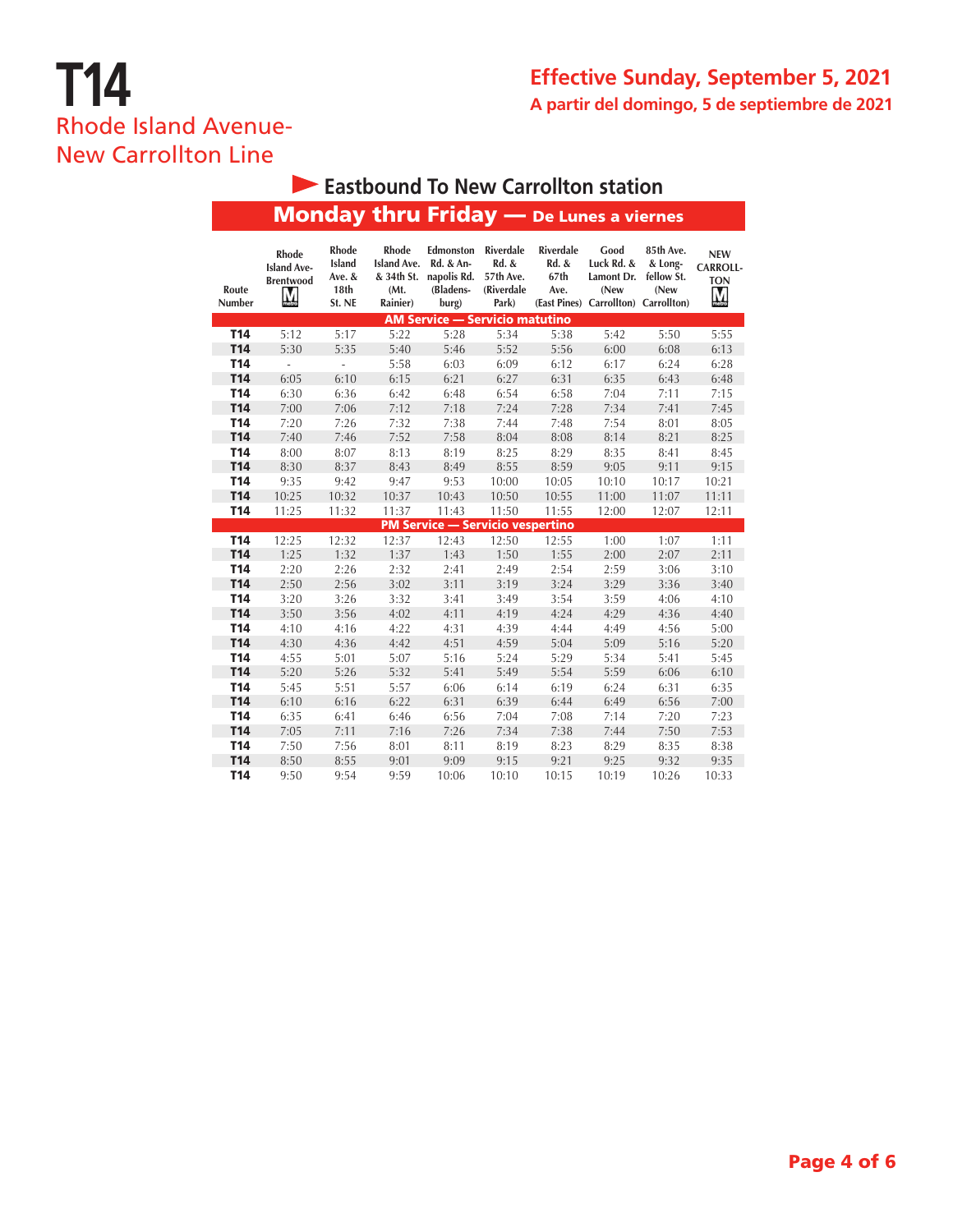| <b>Westbound To Rhode Island Ave. station</b> |                                      |                                                          |                                                               |                                                                   |                                                        |                                                                                  |                                                                      |                                                             |                                                                      |  |  |
|-----------------------------------------------|--------------------------------------|----------------------------------------------------------|---------------------------------------------------------------|-------------------------------------------------------------------|--------------------------------------------------------|----------------------------------------------------------------------------------|----------------------------------------------------------------------|-------------------------------------------------------------|----------------------------------------------------------------------|--|--|
| <b>Saturday</b> - Sábados                     |                                      |                                                          |                                                               |                                                                   |                                                        |                                                                                  |                                                                      |                                                             |                                                                      |  |  |
| Route<br><b>Number</b>                        | <b>New</b><br><b>Carrollton</b><br>M | 85th Ave.<br>& Long-<br>fellow St.<br>(New<br>Carrolton) | <b>Good Luck</b><br>Rd. &<br>Lamont Dr.<br>(New<br>Carrolton) | <b>Riverdale</b><br><b>Rd. &amp;</b><br>67th Ave.<br>(East Pines) | Riverdale<br>Rd. &<br>57th Ave.<br>(Riverdale<br>Park) | <b>Annapolis</b><br><b>Rd. &amp;</b><br>Edmon-<br>ston Rd.<br>(Bladens-<br>burg) | <b>Rhode</b><br><b>Island Ave.</b><br>& 34th St.<br>(Mt)<br>Rainier) | <b>Rhode</b><br><b>Island</b><br>Ave. $&$<br>18th St.<br>NE | <b>RHODE</b><br><b>ISLAND</b><br><b>AVE</b><br><b>Brentwood</b><br>M |  |  |
|                                               |                                      |                                                          |                                                               | <b>AM Service - Servicio matutino</b>                             |                                                        |                                                                                  |                                                                      |                                                             |                                                                      |  |  |
| T14                                           | 8:05                                 | 8:10                                                     | 8:16                                                          | 8:20                                                              | 8:24                                                   | 8:28                                                                             | 8:36                                                                 | 8:42                                                        | 8:48                                                                 |  |  |
| T <sub>14</sub>                               | 9:45                                 | 9:50                                                     | 9:56                                                          | 10:00                                                             | 10:04                                                  | 10:08                                                                            | 10:16                                                                | 10:22                                                       | 10:28                                                                |  |  |
| T14                                           | 10:45                                | 10:50                                                    | 10:57                                                         | 11:02                                                             | 11:06                                                  | 11:11                                                                            | 11:20                                                                | 11:26                                                       | 11:32                                                                |  |  |
| T14                                           | 11:45                                | 11:50                                                    | 11:57                                                         | 12:02                                                             | 12:06                                                  | 12:11                                                                            | 12:20                                                                | 12:26                                                       | 12:32                                                                |  |  |
|                                               |                                      |                                                          |                                                               | <b>PM Service - Servicio vespertino</b>                           |                                                        |                                                                                  |                                                                      |                                                             |                                                                      |  |  |
| T14                                           | 12:45                                | 12:50                                                    | 12:57                                                         | 1:02                                                              | 1:06                                                   | 1:11                                                                             | 1:20                                                                 | 1:26                                                        | 1:32                                                                 |  |  |
| T14                                           | 1:45                                 | 1:50                                                     | 1:57                                                          | 2:02                                                              | 2:06                                                   | 2:11                                                                             | 2:20                                                                 | 2:26                                                        | 2:32                                                                 |  |  |
| T14                                           | 2:45                                 | 2:50                                                     | 2:56                                                          | 3:01                                                              | 3:05                                                   | 3:10                                                                             | 3:18                                                                 | 3:24                                                        | 3:30                                                                 |  |  |
| T <sub>14</sub>                               | 3:45                                 | 3:50                                                     | 3:56                                                          | 4:01                                                              | 4:05                                                   | 4:10                                                                             | 4:18                                                                 | 4:24                                                        | 4:30                                                                 |  |  |
| T14                                           | 4:45                                 | 4:50                                                     | 4:56                                                          | 5:01                                                              | 5:05                                                   | 5:10                                                                             | 5:18                                                                 | 5:24                                                        | 5:30                                                                 |  |  |
| T14                                           | 5:45                                 | 5:50                                                     | 5:56                                                          | 6:01                                                              | 6:05                                                   | 6:10                                                                             | 6:18                                                                 | 6:24                                                        | 6:30                                                                 |  |  |

*On Columbus Day and Veterans Day, Metrobus will run on a Saturday schedule. On these holidays, this route will operate on a Saturday schedule.* 

*Metrobus proveerá servicio con horario de sábado durante los cuatro días festivos de Columbus Day, Veterans Day, Martin Luther King Jr. Day, y Presidents' Day.*

### Saturday — Sábados **Eastbound To New Carrollton station**

| Route<br>Number | <b>Rhode</b><br><b>Island Ave-</b><br><b>Brentwood</b><br><u>M</u> | Rhode<br><b>Island</b><br>Ave. $&$<br>18th<br>St. NE | Rhode<br>Island Ave.<br>& 34th St.<br>(Mt)<br>Rainier) | <b>Edmonston</b><br><b>Rd. &amp; An-</b><br>napolis Rd.<br>(Bladens-<br>burg) | Riverdale<br><b>Rd. &amp;</b><br>57th Ave.<br>(Riverdale<br>Park) | Riverdale<br><b>Rd. &amp;</b><br>67th<br>Ave.<br>(East Pines) | Good<br>Luck Rd. &<br>Lamont Dr.<br>(New<br>Carrollton) | 85th Ave.<br>& Long-<br>fellow St.<br>(New<br>Carrollton) | <b>NEW</b><br><b>CARROLL-</b><br><b>TON</b><br>$\overline{\mathsf{M}}$ |
|-----------------|--------------------------------------------------------------------|------------------------------------------------------|--------------------------------------------------------|-------------------------------------------------------------------------------|-------------------------------------------------------------------|---------------------------------------------------------------|---------------------------------------------------------|-----------------------------------------------------------|------------------------------------------------------------------------|
|                 |                                                                    |                                                      |                                                        | <b>AM Service - Servicio matutino</b>                                         |                                                                   |                                                               |                                                         |                                                           |                                                                        |
| T14             | 9:38                                                               | 9:44                                                 | 9:50                                                   | 9:58                                                                          | 10:03                                                             | 10:07                                                         | 10:12                                                   | 10:18                                                     | 10:24                                                                  |
| <b>T14</b>      | 10:38                                                              | 10:44                                                | 10:50                                                  | 10:58                                                                         | 11:03                                                             | 11:07                                                         | 11:12                                                   | 11:18                                                     | 11:24                                                                  |
| T <sub>14</sub> | 11:38                                                              | 11:44                                                | 11:50                                                  | 11:58                                                                         | 12:03                                                             | 12:07                                                         | 12:12                                                   | 12:18                                                     | 12:24                                                                  |
|                 |                                                                    |                                                      |                                                        | <b>PM Service - Servicio vespertino</b>                                       |                                                                   |                                                               |                                                         |                                                           |                                                                        |
| T14             | 12:38                                                              | 12:44                                                | 12:50                                                  | 12:58                                                                         | 1:03                                                              | 1:07                                                          | 1:12                                                    | 1:18                                                      | 1:24                                                                   |
| <b>T14</b>      | 1:38                                                               | 1:44                                                 | 1:50                                                   | 1:58                                                                          | 2:03                                                              | 2:07                                                          | 2:12                                                    | 2:18                                                      | 2:24                                                                   |
| T <sub>14</sub> | 2:38                                                               | 2:44                                                 | 2:50                                                   | 2:58                                                                          | 3:03                                                              | 3:07                                                          | 3:12                                                    | 3:18                                                      | 3:24                                                                   |
| <b>T14</b>      | 3:38                                                               | 3:44                                                 | 3:50                                                   | 3:58                                                                          | 4:03                                                              | 4:07                                                          | 4:12                                                    | 4:18                                                      | 4:24                                                                   |
| T <sub>14</sub> | 4:38                                                               | 4:44                                                 | 4:50                                                   | 4:58                                                                          | 5:03                                                              | 5:07                                                          | 5:12                                                    | 5:18                                                      | 5:24                                                                   |
| T <sub>14</sub> | 5:58                                                               | 6:04                                                 | 6:10                                                   | 6:18                                                                          | 6:23                                                              | 6:27                                                          | 6:32                                                    | 6:38                                                      | 6:44                                                                   |

*On four Federal holidays, Columbus Day, Veterans' Day, Martin Luther King, Jr. Day, and Presidents' Day, the Saturday schedule will be in effect.*

*Metrobus proveerá servicio con horario de sábado durante los cuatro días festivos de Columbus Day, Veterans Day, Martin Luther King Jr. Day, y Presidents' Day.*